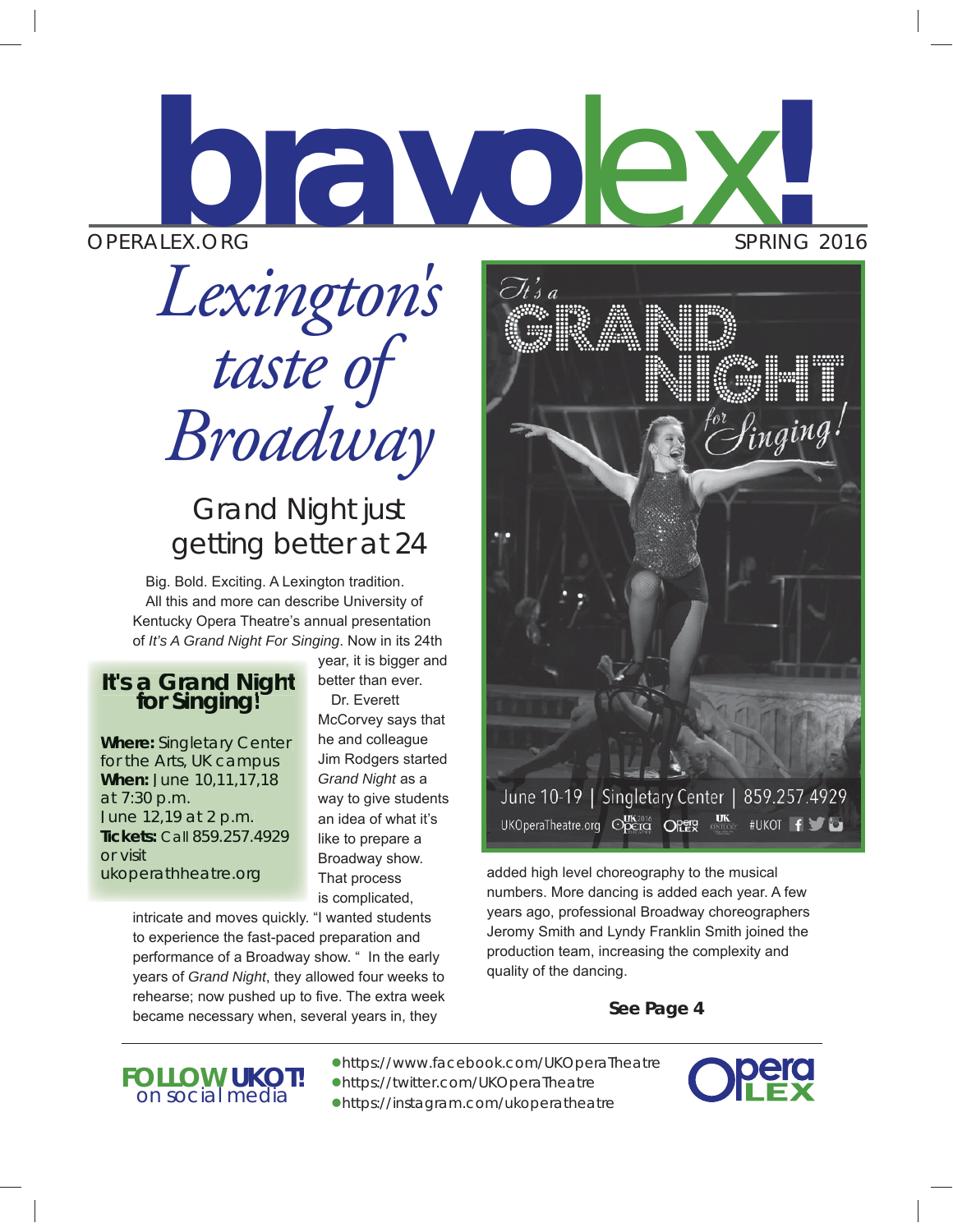

**Pam Miller and big bidder Ben Kaufman.**

# Having fun, raising money

*Encore!* crowd wowed by food, wine, music

OperaLex President Pam Miller offered this account of the annual fundraising gala, *Encore!*

"That was the best fund-raising party I have ever been to in Lexington," said Gloria Rie, who attended our OperaLex Encore! Saturday, May 14 at Keeneland. "The music, the wine, the food were all superb, and the atmosphere was warm and happy," said one of the sponsors. Enthusiastic music lovers pushed the auction bids higher and higher and made the event financially successful as well.

Thank you, thank you, one and all: the gorgeous singers who stirred our emotions, the donors, the table sponsors, the volunteers, and all those who attended. And we could not have achieved this without the generosity of our major sponsors, who are Keeneland, Liquor Barn, and Bryant's Rent-All.

After Keeneland provided delicious hors d'oeuvres and wine tastings, Gregory Turay started off the dinner part of the evening with a moving aria from Halévy's *La Juive*. This was followed by the auctioning of a Turay-Tedrin Lindsay concert in your home. The bid was won by Ben Kaufmann for over \$3,800. That set the stage, and we



**Jenna Day was a poised mistress of ceremonies.**



**Cathy Jacobs, Everett McCorvey and Beverly Fortune enjoy a laugh together.**

were off and running with more music, wine, and bidding.

An additional excitement was the series of donations made to the Tom Getchell scholarship fund in honor of our late president. The scholarships go each year to graduate students who have exhausted their funds and need a grant to finish their master's and doctoral degrees. Dr. Marilyn Getchell, Tom's widow, was overwhelmed to see more than \$15,000 donated for this important purpose.

 Jenna Day, a former Miss Kentucky and a vocal student at UK Opera Theatre, was a charming and skilled mistress of ceremonies and kept the program flowing with perfect timing and aplomb.

An event like *Encore!* requires that a thousand details be handled with tact, speed, and efficiency. This takes an organized event planner who is calm, detail- oriented, and imaginative. We had that person in Laura Newsome. Many, many thanks, Laura.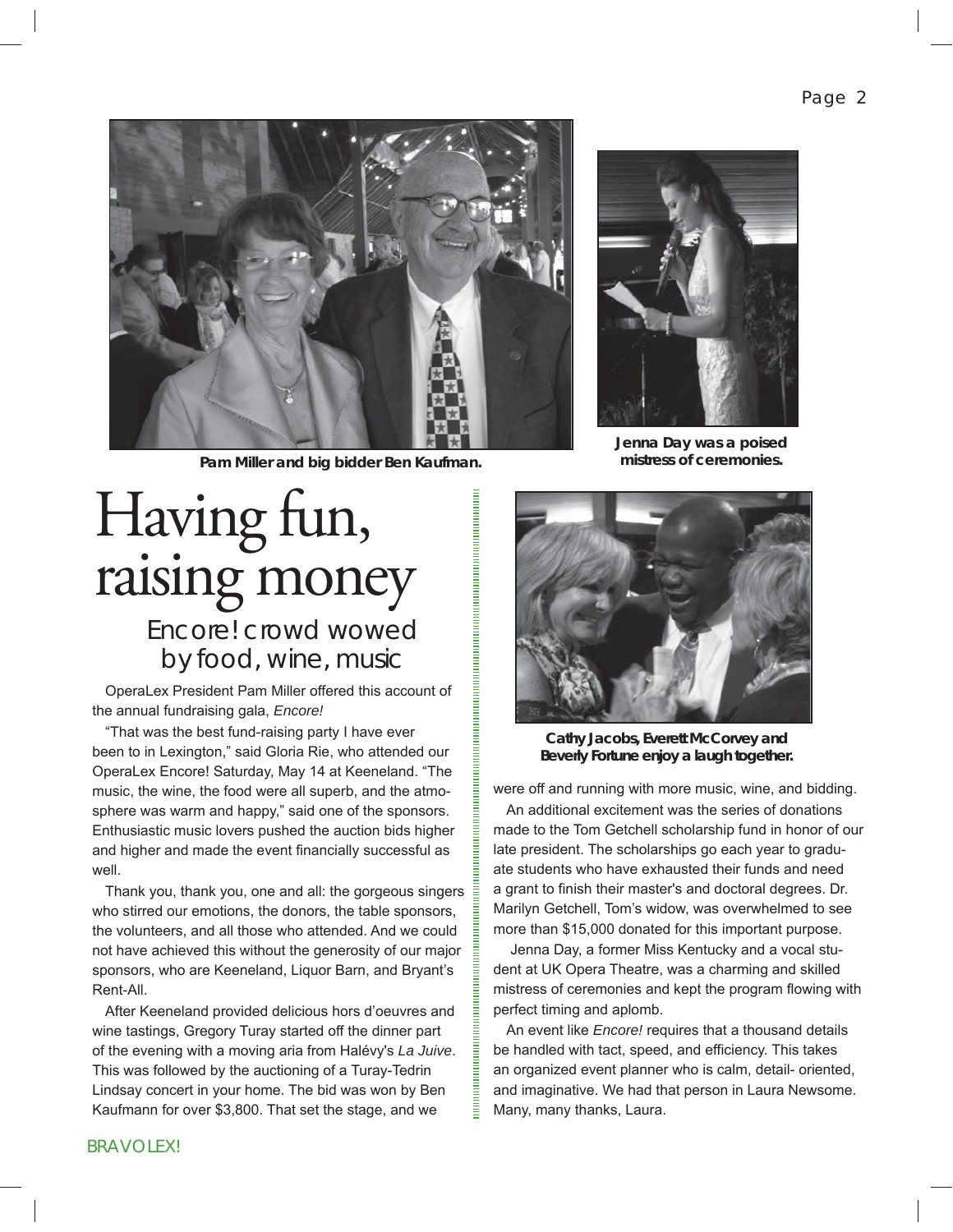Page 3



**Mary Catherine Wright and Melvin Bozeman in** *A Bride from Pluto,* **which UKOT set in the 1960s.**

# Menotti triumph for undergrads

*Short operas drew full houses, ovations*

The UKOT Undergraduate Studio performed two short operas by Gian Carlo Menotti to packed houses at UK's new St. Claire Studios on March 30 and 31.

The operas - *The Old Maid and the Thief* and *A Bride from Pluto* – were directed by Janet P. Scott, who joined UKOT in 2014 following a long career as an actor, writer and director in Lexington and New York.

"I felt one of the real achievements in both pieces was that each of the singers succeeded in presenting complex characters that allowed them to perform together as a very strong ensemble and present original interpretations," Scott said. "The performers were marvelous; they sang beautifully and acted with authenticity and nuance."

*The Old Maid and the Thief,* written for NBC Radio in 1939 when Menotti was 28, is credited with launching his career in the U.S.

In her director's notes, Scott explained the context of the piece, which was written after he visited West Chester,  $\bar{\bar{\bar{z}}}$ 

Pennsylvania, "the family home of his life partner, Samuel Barber. In a time when homosexuality was was crime punishable by law, Menotti saw in this historic American town a web of deceit and wrote a tale of moral hypocrisy that famously features the line, 'The devil can't do what a woman can - make a thief out of an honest man.'"

In 1983 Menotti wrote the children's opera *A Bride from Pluto*, the story of a spoiled young boy who is offered riches by a queen from Pluto who lands in his back yard. The only hitch is that he must exchange his heart and soul for an electronic gadget. Scott set the piece in the present, inspired by a quote from theoretical physicist and cosmologist Stephen Hawking: "Computers will overtake humans with AI [artificial intelligence] at some point within the next 100 years. When that happens, we need to make sure the computers have goals aligned with ours."

Scott said she thoroughly enjoyed her Lexington directing debut. "We were thrilled by the audience's enthusiastic response and ovations." And working with faculty and students was gratifying, she said. "My colleagues at UK were brilliant and accomplished, and our young artists were extraordinary."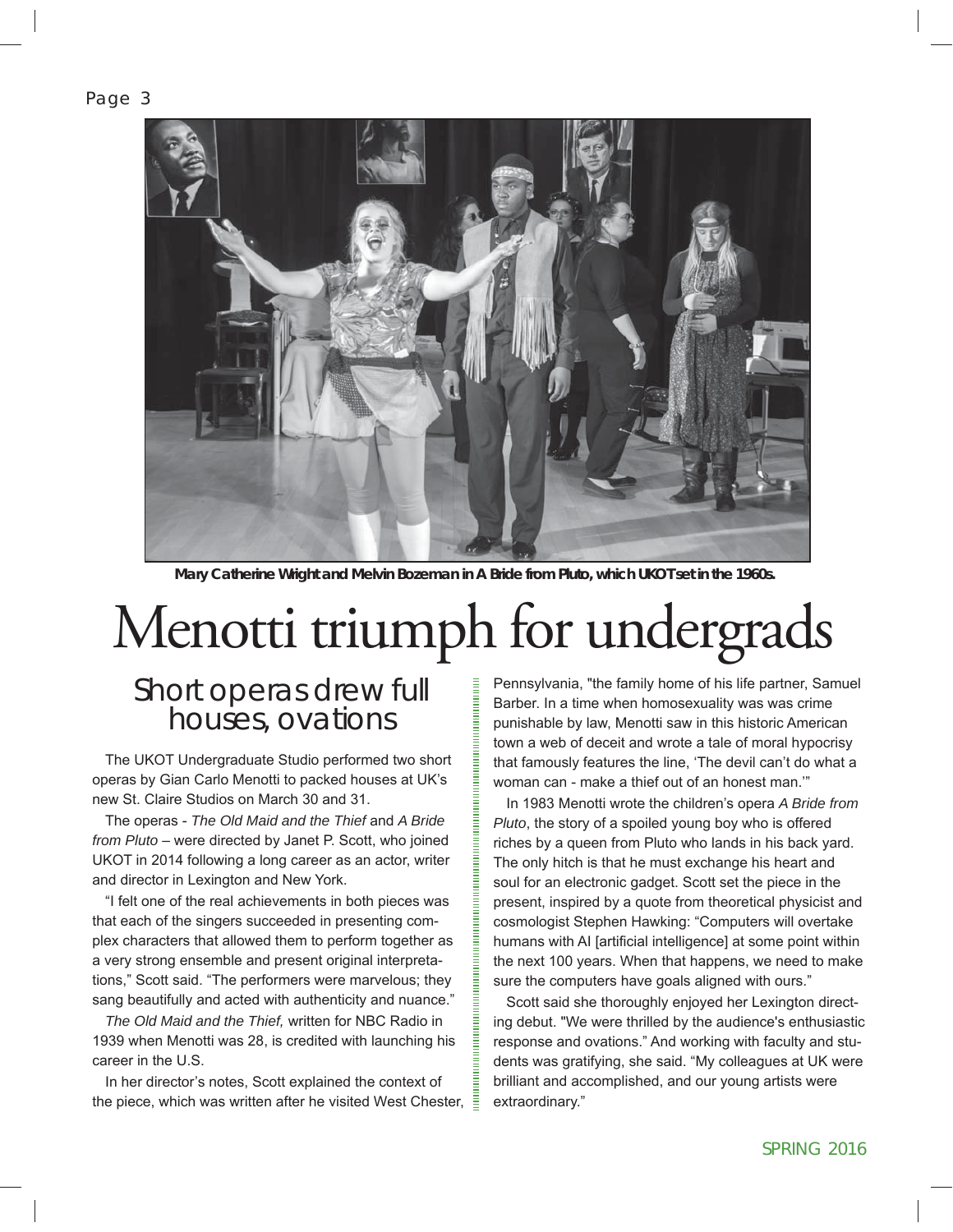Page 4

# Alums and students on the move

UKOT alum **Evan Johnson** is finishing his second year in St. Louis, where he is singing the role of Malcolm in *Macbeth* and covering Bacchus in *Ariadne auf Naxos* with Opera Theater of St. Louis. Following that, he will return for a third summer at Chautauqua in New York, where he will perform Tamino in the Music Festival's production of *The Magic Flute*. Next, he will head to Oslo, Norway, to make his European debut singing the tenor solo in a staged production of Britten's *War Requiem* with the National Norwegian Opera. In the fall he returns to Philadelphia to attend another year at the Curtis

![](_page_3_Picture_3.jpeg)

**Morris**

Ξ

![](_page_3_Picture_5.jpeg)

**Johnson Kenney**

![](_page_3_Picture_7.jpeg)

**Zackery Morris** will perform in *It's a Grand Night for Singing* and as a young artist with PORTopera in Portland, ME, performing the role of Tobias in Menotti's *The Medium*, covering Remendado in Bizet's *Carmen* and singing in the chorus.

**Michael Pandolfo,** National Society of Arts and Letters national first place

winner, will give a classical voice recital in Phoenix for the NSAL convention. He will also be at the Seagle Music Colony in New York this summer.

**Dani Riveria** is going to Prague for Prague Summer Nights Young Artists Music Festival, where she will perform the role of the Prima Conversa in Puccini's *Suor Angelica*  and sing in the chorus of *Don Giovanni*. She will also participate in a variety of other performances including an art song recital, opera scenes, and a jazz cabaret night.

**Casey Schuler**, a student in Dr. Arnold's studio, will be working at Holiday World in Santa Claus, IN, singing as part of WOW Entertainment at the park.

**Emma Scott** is staying in Lexington in May and June to perform for the first time in *Grand Night* and then will visit family in Aubenas, France, for about three-and-a-half weeks. She also plans to use her summer researching and drafting an application to study abroad in vocal performance in Italy either next summer or in the following spring semester.

## Students learn to 'sell' a tune to the audience

Institute of Music. Future engagements include the role of Don Jose in Oldenburg, Germany, next spring followed by Narraboth in *Salome* in Zurich next September. Spring graduate **Chris Kenney** is headed to Central City Opera in Central City, CO, to be a studio artist in the summer program. He'll perform in the chorus of *Tosca, The Ballad of Baby Doe*, participate in short works, and finish out as Cabral in *Later the Same Evening* by John Musto. After that he's off to Philadelphia to begin his training at the Academy of Vocal Arts.

#### **From Page 1**

Student performers in *Grand Night* learn to "sell" a song, McCorvey says. "It's different from most opera experiences because you're singing English to native English speakers. The song isn't the same as an opera aria driving forward the plot of a show, but a stand– alone piece which you have to interpret and convey (or "sell") to the audience." He says that students who participate in *Grand Night* return to school in the fall as much better performers and communicators as a result of learning to engage the audience in a particular song.

Rehearsals are well underway for this year's *Grand Night* performances which will be June 10,11, 12, 17, 18 and 19 at the Singletary Center. As always, the

producers seek a balance between traditional show tunes, ones well known to most audience members, and songs from more recent shows. McCorvey says that working with the students helps keep him current on more modern Broadway shows and melodies. Maintaining this balance and presenting entertainment at such a high quality level are what give *Grand Night* its enduring excitement and appeal.

And, as McCorvey says, people just love Broadway shows and music. That's what makes *It's A Grand Night For Singing* so popular. Each year, approximately 7,000 people attend *Grand Night*, many of whom come back year after year.

This year's production, in addition to the usual mixture of song and dance, will contain a preview of *Ragtime*, UKOT's Fall 2016 production.

With all this in one amazing evening of entertainment, tickets are going fast. Get yours today.

– Anne Taul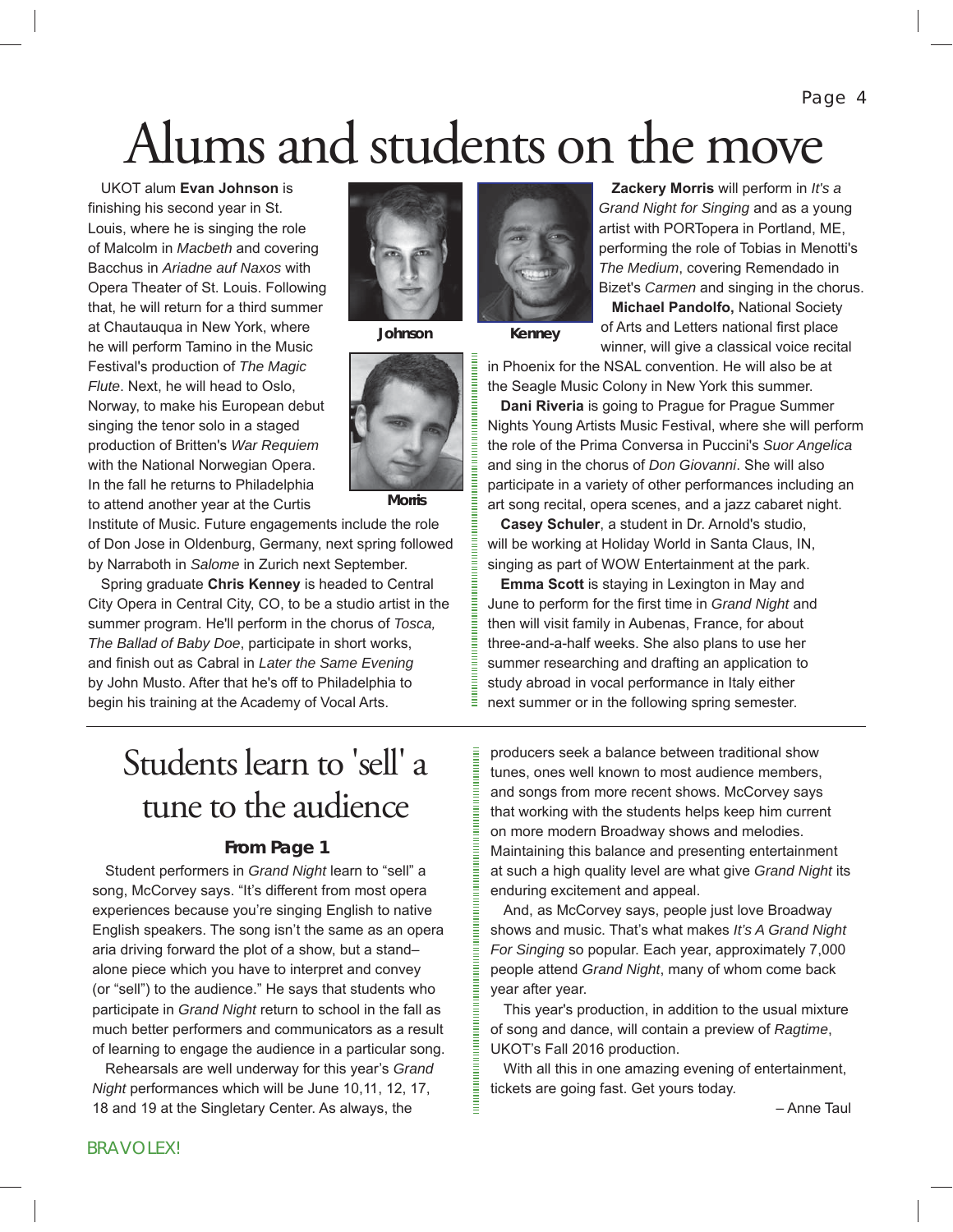Page 5

# *Promised Land* for students

#### Learning while crafting premier of work based on Springsteen

This summer, a talented (and very fortunate) group of students will have the chance of a lifetime: UK Opera Theater is offering a course/workshop which will take them through the entire experience of putting on a new rock musical, from the first reading to performing the world premiere.

*Promised Land*, by die-hard Bruce Springsteen fans Adam Max and Alex Wyatt, tells the story of two blue-collar kids from New Jersey who take to heart Springsteen's lines, "I believe in the promised land" where they can "talk about a dream and try to make it real." But first, they must deal with all the things that tie them to their hometown: families, friends, the girls they love, everything that is familiar. With the exception of Ryan, the narrator, all of the characters are taken from Springsteen songs. This should offer a special interest for both Springsteen fans and for those who would enjoy an introduction to one of our musical icons.

*Promised Land* director Courtney Reed was instrumental in bringing this premier to Lexington. Max and Wyatt are childhood friends of hers and she attended the concert reading of it in Arkansas last March, shortly before moving to Kentucky and UKOT. "I knew it was something very special - groundbreaking, really," she said. Once settled here she began working to bring the premier to Lexington.

The project goes far beyond the production, though. Students in the workshop will experience all aspects of musical theater, from directing to marketing, design to choreography, acting to technical work (including digital sets), and music to filming a documentary about the process as it unfolds. Three College of Arts and Sciences departments are participating, involving many of the top people in the fields. Emphasis will be on learning how to work among widely different talents and interests to create a unified performance, and students will have input in shaping the final production. **musical theater,** 

Make no mistake; this experience is very rare in the academic world. Other than the concert reading Reed attended, Promised Land has never before been performed. Rock musicals are very popular now, and there are opportunities for colleges and universities to get in on the ground floor. For a closer look at the opportunities, a good site is "The Producers Perspective," a great blog by Ken Davenport. He recommends building new bridges between universities and Broadway, giving several reasons: "You learn to work on your feet…fast;" "Broadway Producers will be your new best friend"; as production costs rise, a university is appealing as a first tryout; and "You never know where one might lead."

Some details: Reed (courtney.reed@uky.edu) is still looking for rock musicians and "a few good men" 50 or over for the cast. A free workshop performance will be held

August 11 at 7:30 p.m. in the Singletary Center Recital Hall and audience members will be asked to complete a survey. A public premier of *Promised Land* is tentatively scheduled for September 11 in the Recital Hall. I certainly plan to be there when it opens how often can I say that I just attended a world premiere? – Dorothy **Students in the** 

Carter.

*Promised Land* **is based on music by Bruce Springsteen.**

**workshop will experience all aspects of** 

**from directing to marketing... to technical work ...**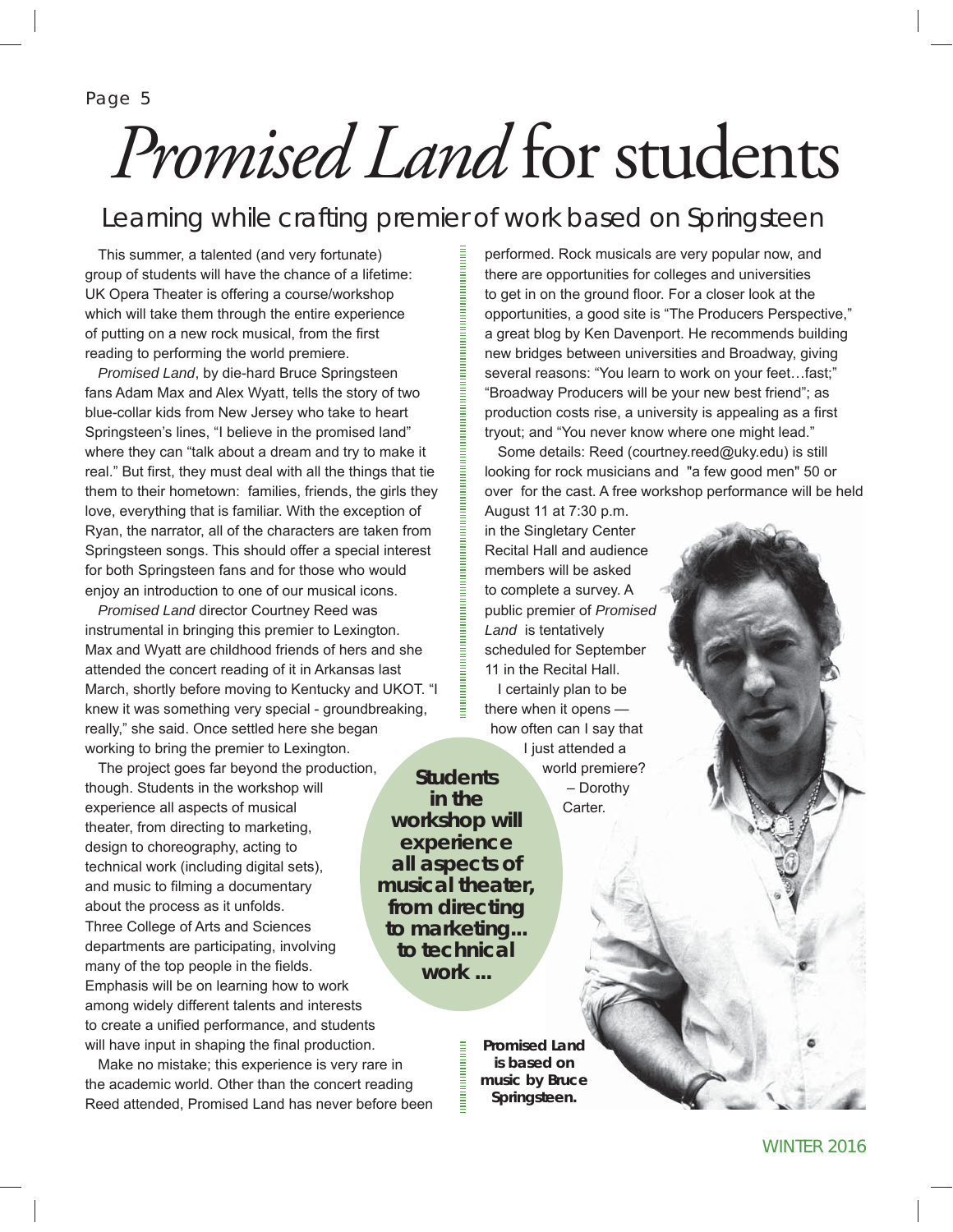## **Happenings 2016-17**

![](_page_5_Picture_2.jpeg)

**Natalie Minton, Taylor Comstock and Kelly Hamm in SOOP's 2015 production of** *Billy Goats Gruff***.**

## June

#### *It's a Grand Night for Singing*

**Where:** Singletary Center. **When:** June 10, 11, 17, 18 at 7:30 p.m. June 12, 19 at 2 p.m. **Cost:** Ticketed event.

## August

*The Promised Land* **Where:** Singletary Center. **When:** Aug. 11, 7:30 p.m. **Cost:** To be determined

*The Tortoise and the Hare SOOP preview*

**When:** Aug. 27. Times and location to be announced. **Cost:** Free and open to the public.

#### **October**

#### *Ragtime*

**Where:** Singletary Center. **When:** Oct. 6, 7, 8, 9 at 7:30 p.m.; Oct. 8 at 2 p.m. Singletary Center **Cost:** Ticketed event

#### **UK Vocal Competition for Young Singers**

**Where:** Schmidt Vocal Arts Center **When:** Oct. 8 at 10 a.m. **Cost:** Free and open to the public

#### November

*Metropolitan Opera District Auditions* **Where:** First Presbyterian Church **When:** Nov. 12, time to be announced **Cost:** Free and open to the public

#### **Metropolitan Opera Master Class**

**Where:** First Presbyterian Church **When:** Nov. 13, time to be announced November 13, time to be announced First Presbyterian Church **Cost:** Free and open to the public

#### December

**Alltech Holiday Celebration of Song**

**When:** Dec. 11, time and location to be announced **Cost:** Free and open to the public.

#### February

*The Barber of Seville* **Where:** Singletary Center **When:** Feb, 24, 25 at 7:30; Feb. 25, 26 at 2 p.m. **Cost:** Ticketed event.

### March

**Alltech Vocal Scholarship Competition Where:** Singletary Center **When:** March 5, 2 p.m. **Cost:** Free and open to the public.

**BRAVOLEX!**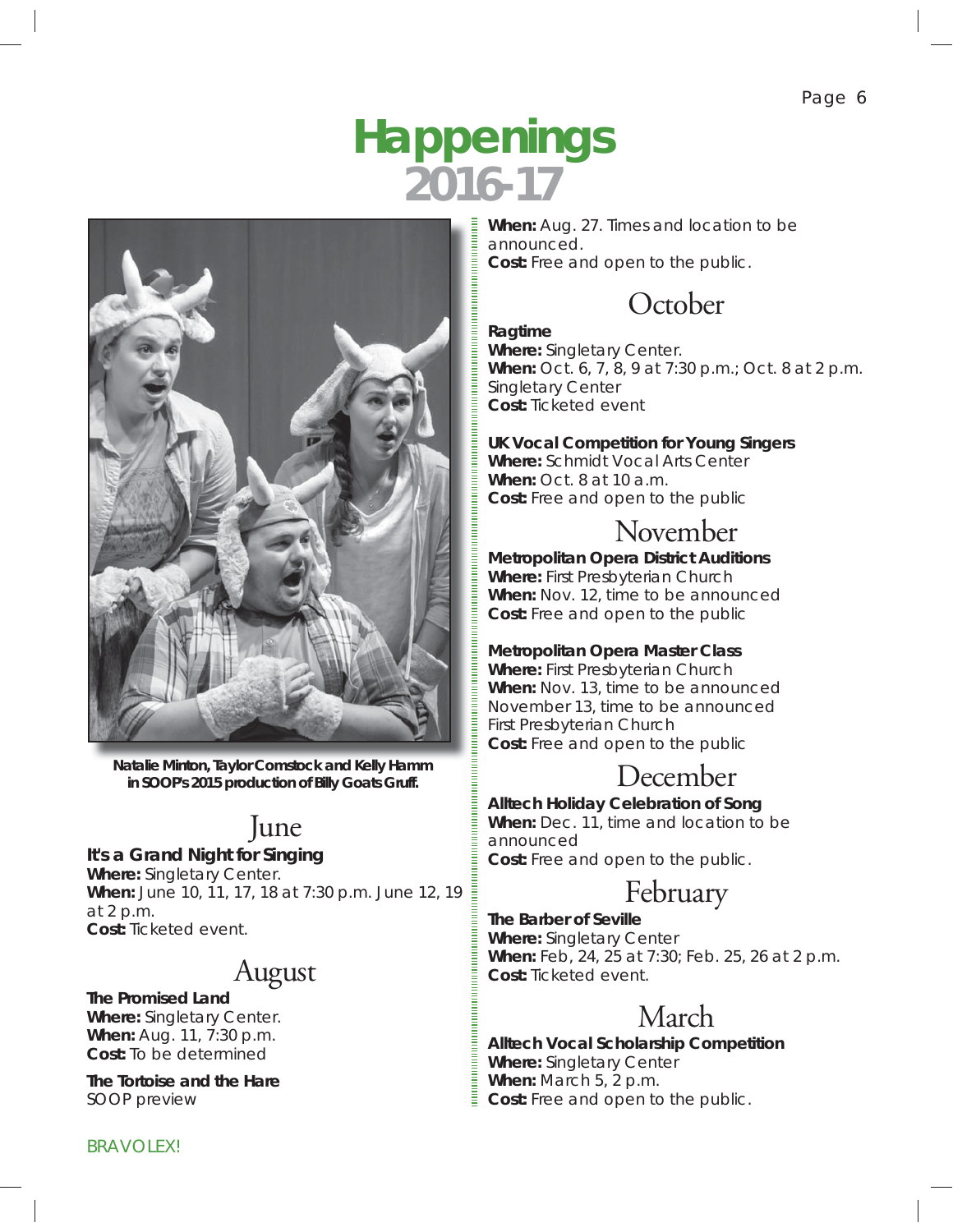Page 7

## **TalkingwithTedrin** Berlin madcap rhythms, energy

#### **By Tedrin Blair Lindsay, PhD**

I have performed my *Irving Berlin Medley* for many occasions over the years, whenever a really huge, showstopping number was called for. This year, I decided it was time to orchestrate it and do it for my *Grand Night* solo. I'm very excited because I love Irving Berlin, and I especially love the four songs in this medley.

First, a bit about Berlin himself. Born in Russia in 1888, he was active as a composer for Broadway, Hollywood, and Tin Pan Alley from 1907 to 1971 (he died in 1989). He was one of the most prolific and successful of all American songwriters in the first half of the 20th Century, with hundreds of well-known, even beloved, standards to his credit, from *There's No Business Like Show Business*  to *God Bless America*. We can't even celebrate holidays without Irving Berlin, because he wrote both *White Christmas* and *Easter Parade*!

My medley begins with the Jazz Age anthem *Puttin' On the Ritz*, one of the Roaring '20s most iconic tunes. Then I proceed to the beautiful ballad *Blue Skies* and the dramatic *Let's Face the Music and Dance*, which is perhaps my favorite song title of all time. And what Irving Berlin medley would be complete without his first gigantic hit from 1911, *Alexander's Ragtime Band*? I'm gonna tear that piano up!!

For the purposes of this column, I thought it might be fun for you to know what recorded versions of these songs really appeal to me and have influenced my approach to them in the medley.

*Blue Skies*, written for Broadway in 1926, and *Let's Face the Music and Dance*, written for Hollywood in 1936 (it was introduced by Fred Astaire in *Follow the Fleet*) have been recorded memorably by scores of vocalists, but my favorite renditions of both songs are instrumental only! They are performed with suavity by John Mauceri conducting the Hollywood Bowl Orchestra in a 1995 recording *Heatwave* (Philips Classics D 108379), an all-Berlin concert with Patti LuPone, who is absolute dynamite on this album. The orchestration of *Let's Face the* 

![](_page_6_Picture_8.jpeg)

**Irving Berlin: the man and his music.**

*Music and Dance* is particularly resplendent: it is the original dance arrangement for a big ballet sequence in Follow the Fleet, which Mauceri discovered languishing in the old RKO vaults.

*Puttin' On the Ritz* is just a great tune. Its madcap rhythms and strutting energy were expressed with awesome intensity by Judy Garland in her legendary Carnegie Hall concert on 23 April 1961. That live performance of Judy at Carnegie Hall is available in its entirety on Capitol CDP 7-90013-2. I freely admit to having borrowed several ideas from that arrangement verbatim, sort of like Andrew Lloyd Webber appropriating morsels of Puccini.

Then there's *Alexander's Ragtime Band*, one of the most fun songs ever written: it started an international dance craze! I have two favorite renditions, and I would be hard-pressed to say which one has more dynamic verve. First there is Judy Garland's daughter Liza Minnelli following in her footsteps at Carnegie Hall (Telarc CD-85502). This 1987 performance is glorious from start to finish, with *Alexander's Ragtime Band* being one of the most over-the-top highlights in an entire evening of over-the-top highlights. I also cherish Julie Andrews' rendition of the song on *A Little Bit of Broadway* (a 1988 compilation on Columbia CK 44375), equal parts spunky and jubilant. I won't say I stole any precise moments from either of these arrangements for my own medley, but I will be channeling both ladies, and the composer himself, in my attempt to wow the crowd with it this year at *Grand Night*. See you right after intermission!

**Dr. Tedrin Lindsay**